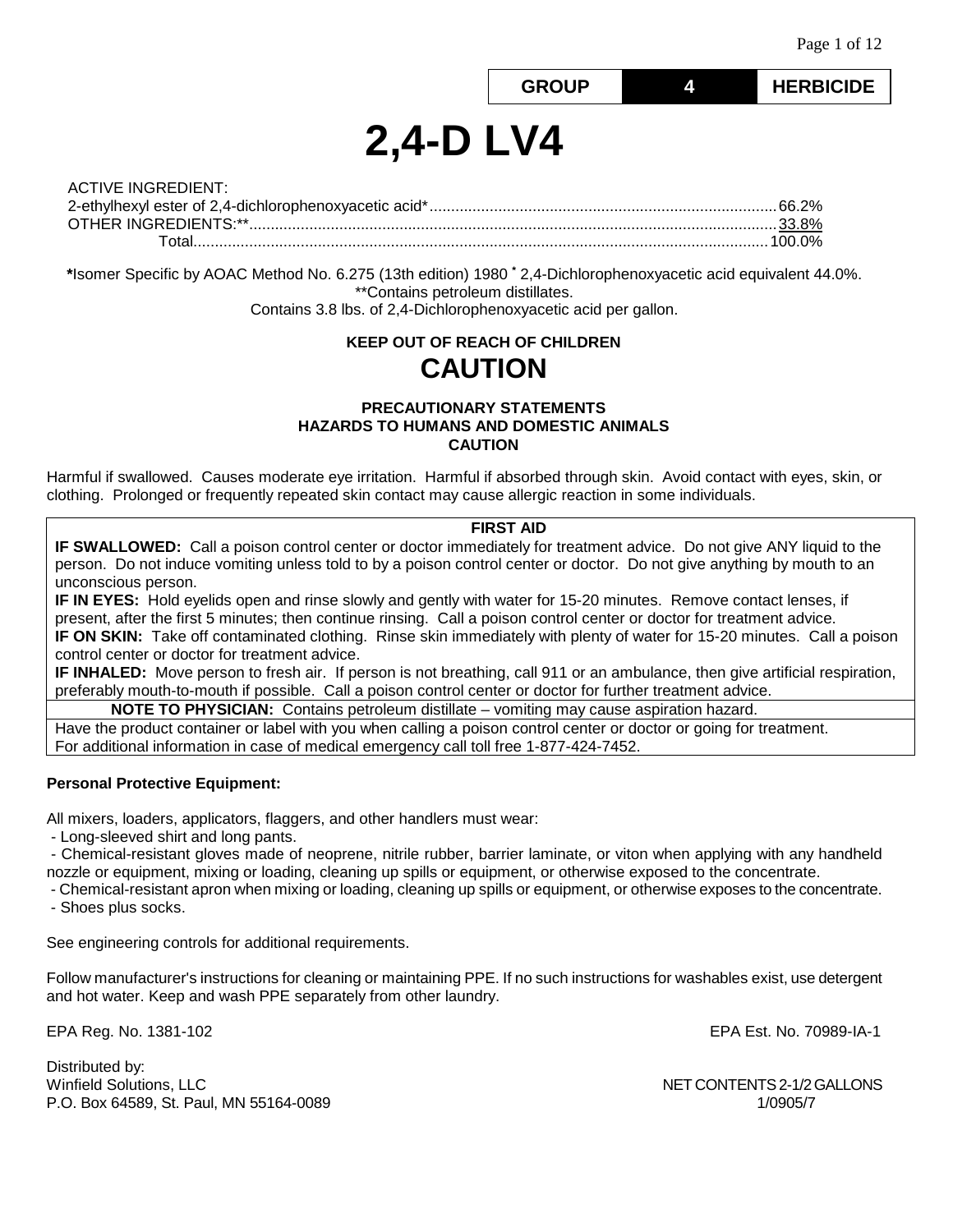## **Engineering controls statement:**

(STATEMENT TO BE ADDED WHEN CONTAINER SIZE IS 5 GALLONS OR MORE)

Do not pour product from this container. A mechanical system (pump and probe or spigot) must be used in transferring the contents of this container. If the contents of a non-refillable pesticide container are emptied, the probe must be rinsed before removal. If the mechanical system is used in a manner that meets the requirements listed in the Worker Protection Standard (WPS) for agricultural pesticides [40 CFR 170.240 (d) (4-6)], the handler PPE requirements may be reduced or modified as specified in the WPS.

Pilots must use an enclosed cockpit that meets the requirements listed in the Worker Protection Standard (WPS) for agricultural pesticides [40 CFR 170.240 (d) (6)]. When handlers use closed systems, enclosed cabs, or aircraft, in a manner that meets the requirements listed in the Worker Protection Standard (WPS) for agricultural pesticides [40 CFR 170.240 (d) (4- 6)], the handler PPE requirements may be reduced or modified as specified in the WPS.

Users should:

## **USER SAFETY RECOMMENDATIONS**

- Wash hands before eating, drinking, chewing gum, using tobacco, or using the toilet.

- Remove clothing/PPE immediately if pesticide gets inside. Then wash thoroughly and put on clean clothing.

- Remove PPE immediately after handling this product. Wash the outside of gloves before removing. As soon as possible, wash thoroughly and change into clean clothing.

## **ENVIRONMENTAL HAZARDS**

This product may be toxic to fish and aquatic invertebrates. Do not apply directly to water, to areas where surface water is present, or to intertidal areas below mean high water mark. Drift and runoff may be hazardous to aquatic invertebrates in water adjacent to treated areas. Drift or runoff may adversely affect non-target plants. Do not contaminate water when disposing of equipment washwaters or rinsate.

This chemical has properties and characteristics associated with chemicals detected in groundwater. The use of this chemical in areas where soils are permeable, particularly where the water table is shallow, may result in groundwater contamination. Application around a cistern or well may result in contamination of drinking water or groundwater.

Most cases of groundwater contamination involving phenoxy herbicides such as 2,4-D have been associated with mixing/loading and disposal sites. Caution should be exercised when handling 2,4-D pesticides at such sites to prevent contamination of groundwater supplies. Use of closed systems for mixing and transferring this pesticide will reduce the probability of spills. Placement of the mixing/loading equipment on an impervious pad to contain spills will help prevent groundwater contamination.

Use care to avoid spray contact or drift to susceptible plants such as beans and other legumes, cotton, flowers, grapes, ornamentals, vegetables, and other plants. Do not permit spray mist containing this product to drift onto them, since even very small quantities of the spray, which may not be visible, can cause severe injury during both growing and dormant periods.

## **PHYSICAL CHEMICAL HAZARDS**

Do not mix or allow coming into contact with oxidizing agents. Chemical reaction may occur.

#### **DIRECTIONS FOR USE**

It is a violation of Federal Law to use this product in a manner inconsistent with its labeling. Do not apply this product in a way that will contact workers or other persons, either directly or through drift. Only protected handlers may be in the area during application. For any requirements specific to your State or Tribe, consult the agency responsible for pesticide application.

## **AGRICULTURAL USE REQUIREMENTS**

Use this product only in accordance with its labeling and with the Worker Protection Standard, 40 CFR Part 170. This Standard contains requirements for the protection of agricultural workers on farms, forests, nurseries, and greenhouses and handlers of agricultural pesticides. It contains requirements for training, decontamination, notification, and emergency assistance. It also contains specific instructions and exceptions pertaining to the statements on this label about personal protective equipment (PPE) and restricted-entry interval. The requirements of this box apply only to uses of this product that are covered by the Worker Protection Standard.

Do not enter or allow worker entry into treated areas during the restricted-entry interval (REI) of 12 hours.

PPE required for early entry to treated areas this is permitted under the Worker Protection Standard and that involves contact with anything that has been treated, such as plants, soil, or water is:

- Coveralls.

- Chemical-resistant gloves made of any waterproof material.

- Shoes plus socks.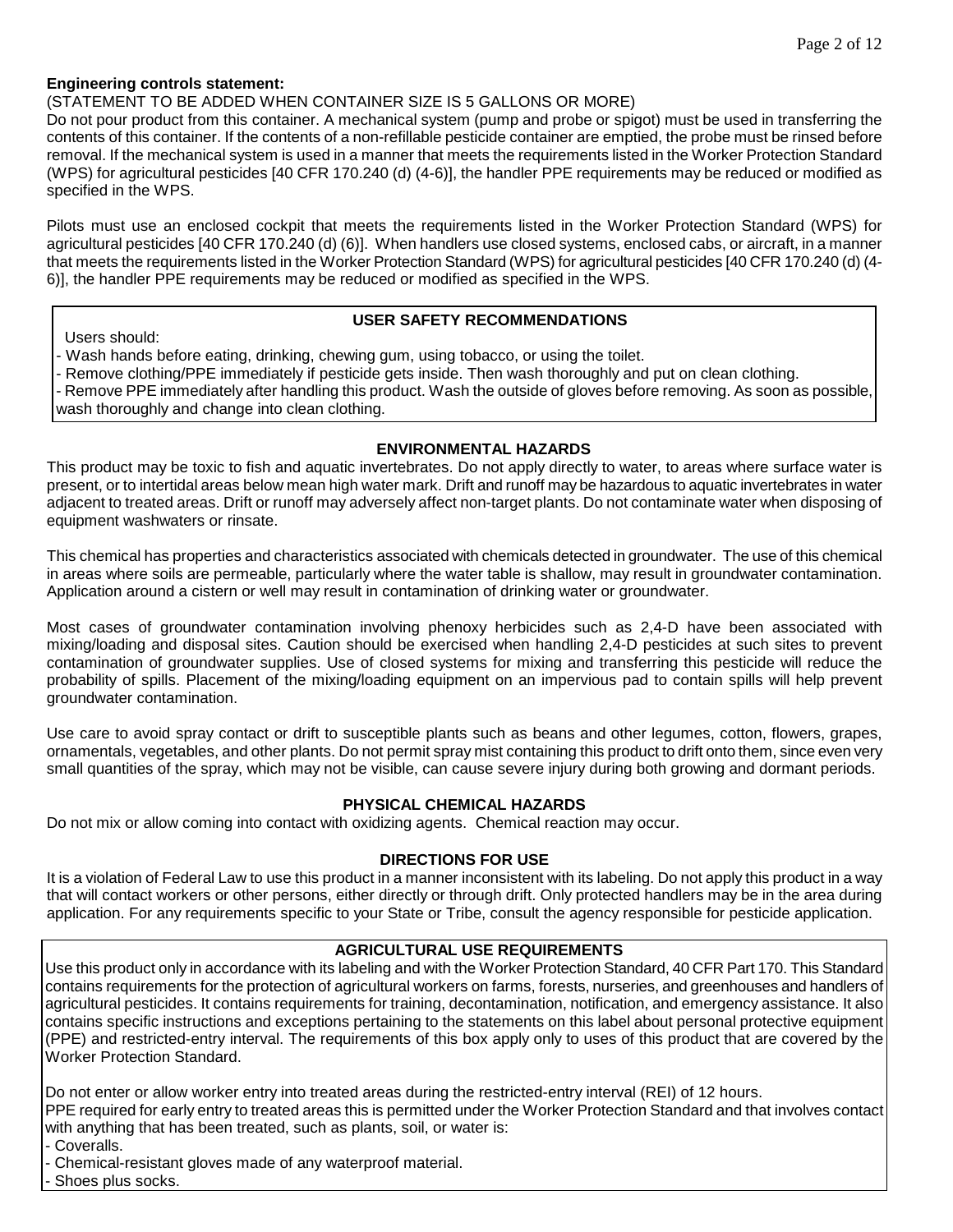## **NON-AGRICULTURAL USE REQUIREMENTS**

The requirements in this box apply to uses of this product that are NOT within the scope of the Worker Protection Standard for agricultural pesticides (40 CFR Part 170). The WPS applies when this product is used to produce agricultural plants on farms, forests, nurseries, or greenhouses.

Do not enter or allow people (or pets) to enter the treated area until sprays have dried.

## **STORAGE AND DISPOSAL**

# **Do not contaminate water, food or feed by storage or disposal.**

**PESTICIDE STORAGE:** Store in a secure area, in original container only. Do not store near feed or foodstuffs.

**PESTICIDE DISPOSAL:** Pesticide wastes are toxic. Improper disposal of excess pesticide, spray mixture, or rinsate is a violation of Federal Law and may contaminate groundwater. If these wastes cannot be disposed of by use according to label instructions, contact your State Pesticide or Environmental Control Agency, or the Hazardous Waste Representative at the nearest EPA Regional Office for guidance.

**CONTAINER DISPOSAL:** Use label language appropriate for container size and type.

**Nonrefillable containers.** Do not reuse or refill this container. Clean container promptly after emptying.

**Nonrefillable container equal to or less than 5 gallons.** Triple rinse as follows: Empty the remaining contents into application equipment or a mix tank and drain for 10 seconds after the flow begins to drip. Fill the container ¼ full with water and recap. Shake for 10 seconds. Pour rinsate into application equipment or a mix tank or store rinsate for later use or disposal. Drain for 10 seconds after the flow begins to drip. Repeat this procedure two more times. Then offer for recycling or reconditioning, or puncture and dispose of in a sanitary landfill, or by other procedures approved by state and local authorities.

**Nonrefillable container greater than 5 gallons.** Triple rinse as follows: Empty the remaining contents into application equipment or a mix tank. Fill the container 1/4 full with water. Replace and tighten closures. Tip container on its side and roll it back and forth, ensuring at least one complete revolution, for 30 seconds. Stand the container on its end and tip it back and forth several times. Turn the container over onto its other end and tip it back and forth several times. Empty the rinsate into application equipment or a mix tank or store rinsate for later use or disposal. Repeat this procedure two more times. Then offer for recycling or reconditioning, or puncture and dispose of in a sanitary landfill, or by other procedures approved by state and local authorities.

**Refillable container.** Refill this container with pesticide only. Do not reuse this container for any other purpose. Cleaning the container before final disposal is the responsibility of the person disposing of the container. Cleaning before refilling is the responsibility of the refiller. To clean the container before final disposal, empty the remaining contents from this container into application equipment or mix tank. Fill the container about 10 percent full with water. Agitate vigorously or recirculate water with the pump for 2 minutes. Pour or pump rinsate into application equipment or rinsate collection system. Repeat this rinsing procedure two more times. Then offer for recycling or reconditioning, or puncture and dispose of in a sanitary landfill, or by other procedures approved by state and local authorities.

## **FOR CHEMICAL EMERGENCY: Spill, leak, fire, exposure or accident, call CHEMTREC 1-800-424-9300**

## **WEED LIST**

2,4-D LV4 will control these plants and other 2,4-D susceptible species:

#### **ANNUAL AND BIENNIAL WEEDS**

Annual fanweeed (field pennycress), annual yellow sweet clover, **\*** beggerticks, bull thistle, burdock, carpetweed, chickweed, cocklebur, coffeeweed, common mullein, common evening primrose, cornflower, croton, galinsoga, goatsbeard, hemp, henbit, horseweed (marestail), jewelweed, jimsonweed, \* knotweed, **\*** kochia, lambsquarters, mallow (Venice, dwarf, little), marshelder, morning glory (common, ivy, wooly), musk thistle, mustards (except blue), pennycress, pepperweed (field), **\*\***  pigweeds, poorjoe (wooly plantain), **\*** prickly lettuce, puncturevine, purslane, ragweed (common and giant), rough fleabane, Russian thistle, salsify, shepardspurse, stinkweed, **\*** smartweeds (annual), sowthistle (annual or spiny), sunflower, tansymustard, tumbleweed, velvetleaf, vetches, water primrose, **\*** wild carrot, wild lettuce, wild parsnips, wild radish, wild sweet potato.

#### **PERENNIAL WEEDS**

**\*** Alfalfa, **\*** bindweeds (hedge, field and European), blue lettuce, **\*** broom snakeweed, buckhorn plantain, buttercup, **\*** Canada thistle, catnip, chamise, chicory, climbing milkweed, curly indigo, dandelion, **\*** docks, **\*** dogbanes, **\*** goldenrod, **\*** ground ivy, \* hawkweed (orange), **\*** hoary cress, \* Jerusalem artichoke, locoweed, **\*** many-flowered aster, milkvetch, **\*** nettles, nutgrass,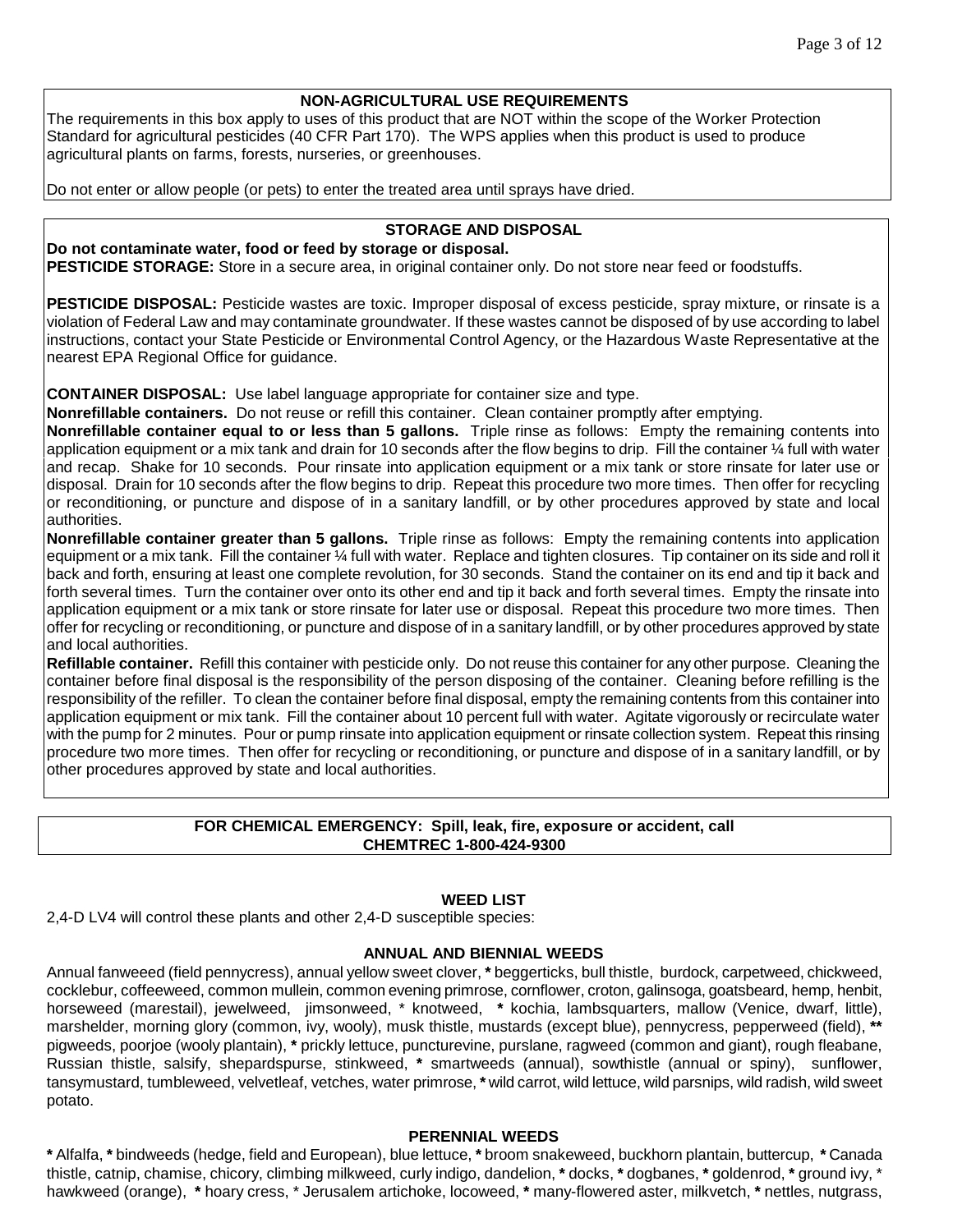plantains, poison ivy, pokeweed, sheep sorrel, sicklepod, sneezeweed (bitter), sowthistle (perennial), **\*** tansy ragwort, **\*** vervains, **\*** wild garlic, wild onion, witchweed, wormwood, yellow rocket, yellow starthistle.

#### **\* BRUSH**

Boxelder, buckbrush, coyotebrush, elderberry, manzanita, rabbitbrush, sagebrush (coastal, big, sand), sand shinnery oak, sumac, willow.

**\*** These species may require repeat treatments and/or the specified higher rate. **\*\*** Control of pigweeds in the Texas and Oklahoma High Plains may be difficult. Do not exceed maximum application rates specified.

### **RESISTANCE MANAGEMENT RECOMMENDATIONS**

2,4-D LV4 is a Group 4 herbicide. Any weed population may contain or develop plants naturally resistant to 2,4-D LV4 or other Group 4 herbicides. Weed species with acquired resistance to Group 4 may eventually dominate the weed population if Group 4 herbicides are used repeatedly in the same field or in successive years as the primary method of control for targeted species. This may result in partial or total loss of control of those species by 2,4-D LV4 or other Group 4 herbicides.

To delay herbicide resistance consider:

- Avoiding the consecutive use of 2,4-D LV4 or other target site of action Group 4 herbicides that have a similar target site of action, on the same weed species.
- Using tank-mixtures or premixes with herbicides from different target site of action Groups as long as the involved products are all registered for the same use, have different sites of action, and are both effective at the tank mix or prepack rate on the weed(s) of concern.
- Basing herbicide use on a comprehensive IPM program.
- Monitoring treated weed populations for loss of field efficacy.
- Contacting your local extension specialist, certified crop advisors, and/or Winfield Solutions, LLC representative for herbicide resistance management and/or integrated weed management recommendations for specific crops and resistant weed biotypes.

#### **USE DIRECTIONS**

Do not apply this product through any type of irrigation system.

Unless noted otherwise under individual **DIRECTIONS** section, for aerial application, apply the specified amount in a minimum of 2 gallons of water per acre. For ground application, apply the specified amount in a minimum of 3 gallons of water per acre. Use more water for both methods when adverse growing conditions are present. **DO NOT** apply with high spray pressures, hollow cone or other nozzle types that produce small spray droplets which may drift. Avoid spray drift by making applications when conditions such as wind, air stability and temperature inversions are not a factor. The use of a suitable drift control agent at the proper rate will aid in the reduction of spray drift. Apply when weather is warm and plants are rapidly growing. Cold weather or dry conditions may cause poor results. **DO NOT** apply if rain is expected within an hour. Consult your local agronomist or Extension specialist for specific use and crop tolerance situations. When stored at temperatures below freezing, it may be necessary to warm contents to  $45^{\circ}$  F. and mix thoroughly before using.

## **SPRAY DRIFT MANAGEMENT**

A variety of factors including weather conditions (e.g., wind direction, wind speed, temperature, and relative humidity) and method of application (e.g., ground, aerial, airblast) can influence pesticide drift. The applicator must evaluate all factors and make appropriate adjustments when applying this product.

2,4-D esters may volatilize during conditions of low humidity and high temperatures. Do not apply during conditions of low humidity and high temperatures.

#### **Droplet Size**

When applying sprays that contain 2,4-D as the sole active ingredient, or when applying sprays that contain 2,4-D mixed with active ingredients that require a Coarse or coarser spray, apply only as a Coarse or coarser spray (ASAE standard 572) or a volume mean diameter of 385 microns or greater for spinning atomizer nozzles.

When applying sprays that contain 2,4-D mixed with other active ingredients that require a Medium or more fine spray, apply only as a Medium or coarser spray (ASAE standard 572) or a volume mean diameter of 300 microns or greater for spinning atomizer nozzles.

#### **Wind Speed**

Do not apply at wind speeds greater than 15 mph. Only apply this product if the wind direction favors on-target deposition and there are not sensitive areas (including, but not limited to, residential areas, bodies of water, known habitat for non-target species, non-target crops) within 250 feet downwind. If applying a Medium spray, leave one swath unsprayed at the downwind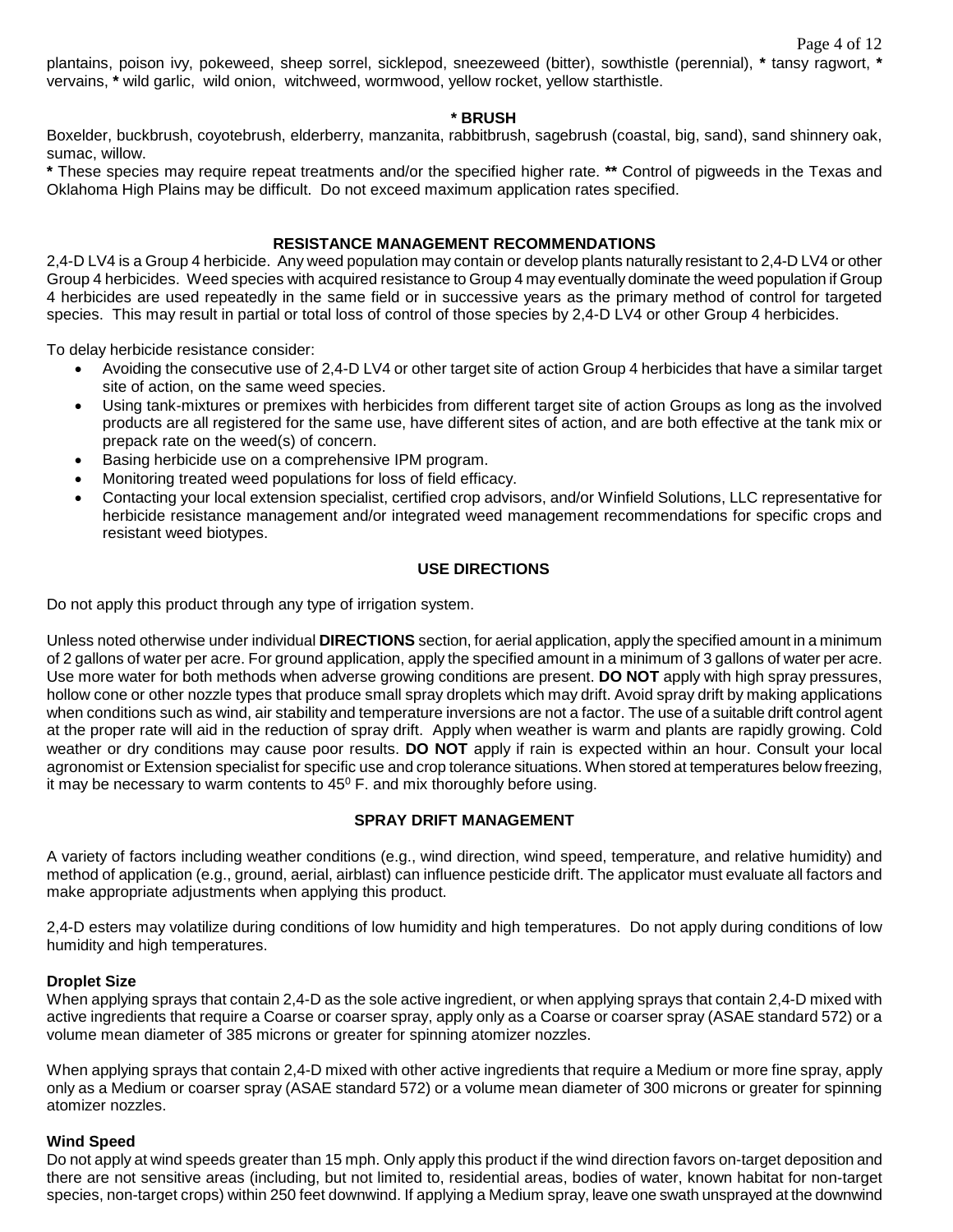#### Page 5 of 12

### **Temperature Inversions**

If applying at wind speeds less than 3 mph, the applicator must determine if:

a) conditions of temperature inversion exist, or

b) stable atmospheric conditions exist at or below nozzle height. Do not make applications into areas of temperature inversions or stable atmospheric conditions.

### **Susceptible Plants**

Do not apply under circumstances where spray drift may occur to food, forage, or other plantings that might be damaged or crops thereof rendered unfit for sale, use or consumption. Susceptible crops include, but are not limited to, cotton, okra, flowers, grapes (in growing stage), fruit trees (foliage), soybeans (vegetative stage), ornamentals, sunflowers, tomatoes, beans, and other vegetables, or tobacco. Small amounts of spray drift that might not be visible may injure susceptible broadleaf plants.

## **Other State and Local Requirements**

Applicators must follow all state and local pesticide drift requirements regarding application of 2,4-D herbicides. Where states have more stringent regulations, they must be observed.

## **Equipment**

All aerial and ground application equipment must be properly maintained and calibrated using appropriate carriers or surrogates.

#### *Additional requirements for aerial applications:*

The boom length must not exceed 75% of the wingspan or 90% of the rotor blade diameter. Release spray at the lowest height consistent with efficacy and flight safety. Do not release spray at a height greater than 10 feet above the crop canopy unless a greater height is required for aircraft safety. This requirement does not apply to forestry or rights-of-way applications. When applications are made with a crosswind, the swath will be displaced downwind. The applicator must compensate for this by adjusting the path of the aircraft upwind.

*Additional requirements for ground boom application:*

Do not apply with a nozzle height greater than 4 feet above the crop canopy.

## **MIXING INSTRUCTIONS**

**WATER BASED SPRAY** -- Fill the equipment half full of water, agitate while adding this product, then add the rest of water.

**WATER AND SOYBEAN OIL OR PETROLEUM OIL-BASED SPRAY**-- First mix this product with the oil, then add to water. If vigorous agitation is possible, the oil can be added last. **DO NOT ADD OIL FIRST!**

**SOYBEAN OIL OR PETROLEUM OIL-BASED SPRAY:** Add this product to straight oil to form a solution. Do not allow water to get into this mixture, if it does, an invert emulsion will form.

**NITROGEN FERTILIZER:** Weed and feed applications for corn, small grains, grasses grown for seed or grass pastures according to label use rates. Add half the fertilizer to the tank, then add specified label amount of 2,4-D LV4 per acre. Agitate constantly and vigorously and finish filling the spray tank with fertilizer. Apply as soon as possible, agitating constantly. Do not hold spray mixture overnight. If incompatibility is a problem, the use of a compatibility agent at the specified label rate may correct the problem. Fertilize according to the recommendations of your supplier or your Extension specialist. Herbicide foliage contact burning may occur as a result of fertilizer use. Lower use rates and concentrations will reduce this problem.

**Adjuvants for Preemergence and Preplant Applications:** A non-ionic surfactant or a crop oil concentrate may be added to the spray solution when this product is applied preemergence or preplant to increase control of large or difficult to control weeds. Crop oil concentrates must contain at least 17% emulsifier, and should be used at 1% volume/volume (1 gallon per 100 gallons of spray solution). Non-ionic surfactants should be used at a 0.25% volume/volume (1 quart per 100 gallons of spray solution).

When an adjuvant is to be used with this product, Winfield Solutions, LLC recommends the use of a Council of Producers & Distributors of Agrotechnology certified adjuvant.

Wash spray equipment thoroughly with a tank cleaner after using this product. When cleaning equipment, do not pour washwater on the ground: spray or drain over a large area away from wells or other water sources. Apply the specified amount of 2,4-D per acre regardless of the amount of diluent used.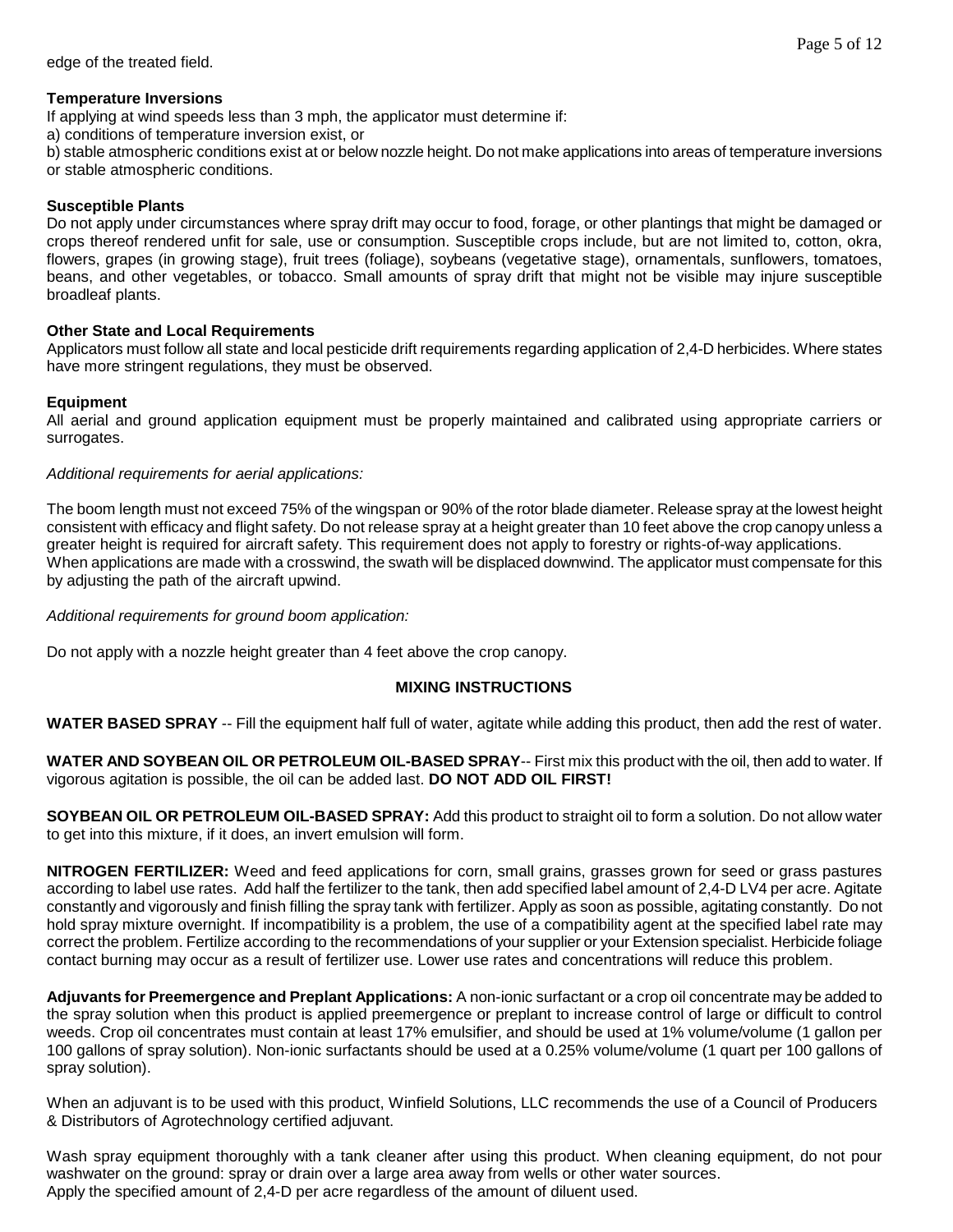# **CORN – all corn including FIELD, SWEET AND POP**

| <b>WEEDS</b>                                                                                                                                  | AMOUNT OF 2,4-D LV4<br><b>PER ACRE</b>                            | <b>DIRECTIONS</b>                                                                                                                                                                                                                                                                                                                                                                                                                                                                                                              |  |
|-----------------------------------------------------------------------------------------------------------------------------------------------|-------------------------------------------------------------------|--------------------------------------------------------------------------------------------------------------------------------------------------------------------------------------------------------------------------------------------------------------------------------------------------------------------------------------------------------------------------------------------------------------------------------------------------------------------------------------------------------------------------------|--|
| Preplant - Annual<br>and<br>biennial broadleaf seedlings<br>Perennial weed seedlings<br>and existing cover crops                              | 1 pint<br>1 to 2.1 pints*                                         | Planting of corn must be delayed a minimum of 7 days<br>after application at rates up to 1 pint per acre, and a<br>minimum of 14 days at rates from 1 to 2 pints per acre.<br>Planting sooner after application than specified on this<br>label may result in unacceptable crop injury.                                                                                                                                                                                                                                        |  |
| injury may result.                                                                                                                            |                                                                   | * Do not perform tillage for at least 7 days after application. Do not use on sandy soils or unacceptable crop                                                                                                                                                                                                                                                                                                                                                                                                                 |  |
| Preemergence and reduced<br>tillage. Broadleaf weeds and<br>annual grasses                                                                    | 2.1 pints*                                                        | Apply after corn is planted but before emergence for<br>control of emerged broadleaf weeds. The seed furrow<br>must be completely closed at application or severe crop<br>injury may result.                                                                                                                                                                                                                                                                                                                                   |  |
| * Do not use on sandy soils or unacceptable crop injury may result.                                                                           |                                                                   |                                                                                                                                                                                                                                                                                                                                                                                                                                                                                                                                |  |
| Postemergence - Annual<br>broadleaf weeds<br>Perennial broadleaf weeds                                                                        | $1/2$ pint<br>3/4 to 1 pint**                                     | Apply when corn is less than 8 inches tall, but to avoid<br>crop injury do not apply just after leaves have unfolded. If<br>corn is over 8 inches tall, use drop nozzles to keep spray<br>off of corn foliage as much as possible. See additional<br>restrictions below.<br>Apply when weeds are in bud to bloom stage. If corn is<br>over 8 inches tall, use drop nozzles to keep spray off corn<br>foliage as much as possible.<br>Sweet Corn: To minimize potential for crop injury, use<br>only lowest rate in rate range. |  |
|                                                                                                                                               |                                                                   | ** DO NOT apply from 2 weeks before tasseling to dough stage. DO NOT apply to open whorls. To avoid injury,                                                                                                                                                                                                                                                                                                                                                                                                                    |  |
| cause injury or brittleness.                                                                                                                  |                                                                   | do not use with atrazine, oil or other adjuvants. Application during high moisture and temperature conditions may                                                                                                                                                                                                                                                                                                                                                                                                              |  |
|                                                                                                                                               |                                                                   | DO NOT cultivate for a week to 10 days after treatment or stalk breakage may occur.                                                                                                                                                                                                                                                                                                                                                                                                                                            |  |
| Late season weed control -                                                                                                                    | 1 to 2 pints *                                                    | Apply after silks are completely brown (denting stage) to                                                                                                                                                                                                                                                                                                                                                                                                                                                                      |  |
| Preharvest (Field corn and<br>popcorn only)                                                                                                   |                                                                   | reduce weeds that interfere with harvest and to decrease<br>weed seed production. Do not apply to sweet corn.                                                                                                                                                                                                                                                                                                                                                                                                                  |  |
|                                                                                                                                               |                                                                   |                                                                                                                                                                                                                                                                                                                                                                                                                                                                                                                                |  |
| * Use lower rate for small annual and biennial weeds. Use the higher rate for perennial and larger hard-to-kill<br>annual and biennial weeds. |                                                                   |                                                                                                                                                                                                                                                                                                                                                                                                                                                                                                                                |  |
| RESTRICTIONS AND LIMITATIONS FOR FIELD CORN AND POPCORN:                                                                                      |                                                                   |                                                                                                                                                                                                                                                                                                                                                                                                                                                                                                                                |  |
| Do not use treated crop as fodder for 7 days following application.                                                                           |                                                                   |                                                                                                                                                                                                                                                                                                                                                                                                                                                                                                                                |  |
| The preharvest interval (PHI) is 7 days.                                                                                                      |                                                                   |                                                                                                                                                                                                                                                                                                                                                                                                                                                                                                                                |  |
| Maximum of 5.2 pts. (2.42 lbs. ae) per acre per crop cycle.                                                                                   |                                                                   |                                                                                                                                                                                                                                                                                                                                                                                                                                                                                                                                |  |
| Preplant or preemergence:<br>$\bullet$                                                                                                        |                                                                   |                                                                                                                                                                                                                                                                                                                                                                                                                                                                                                                                |  |
| Limited to one preplant or preemergence application per crop cycle.                                                                           |                                                                   |                                                                                                                                                                                                                                                                                                                                                                                                                                                                                                                                |  |
| Maximum of 2.1 pts. (1 lb. ae) per acre per application.                                                                                      |                                                                   |                                                                                                                                                                                                                                                                                                                                                                                                                                                                                                                                |  |
| Postemergence:<br>$\bullet$<br>Limited to one postemergence application per crop cycle.                                                       |                                                                   |                                                                                                                                                                                                                                                                                                                                                                                                                                                                                                                                |  |
| Maximum of 1 pt. (1/2 lb. ae) per acre per application.                                                                                       |                                                                   |                                                                                                                                                                                                                                                                                                                                                                                                                                                                                                                                |  |
| Preharvest:                                                                                                                                   |                                                                   |                                                                                                                                                                                                                                                                                                                                                                                                                                                                                                                                |  |
| Limited to one preharvest application per crop cycle.                                                                                         |                                                                   |                                                                                                                                                                                                                                                                                                                                                                                                                                                                                                                                |  |
|                                                                                                                                               | Do not exceed 2 pts. per acre per application for preharvest use. |                                                                                                                                                                                                                                                                                                                                                                                                                                                                                                                                |  |
| RESTRICTIONS AND LIMITATIONS FOR SWEET CORN:                                                                                                  |                                                                   |                                                                                                                                                                                                                                                                                                                                                                                                                                                                                                                                |  |
| Do not use treated crop as fodder for 7 days following application.<br>$\bullet$<br>The preharvest interval (PHI) is 45 days.                 |                                                                   |                                                                                                                                                                                                                                                                                                                                                                                                                                                                                                                                |  |
| $\bullet$<br>Minimum of 21 days between applications.<br>$\bullet$                                                                            |                                                                   |                                                                                                                                                                                                                                                                                                                                                                                                                                                                                                                                |  |
| Maximum of 3.15 pts. (1 1/2 lbs. ae) per acre per crop cycle.<br>$\bullet$                                                                    |                                                                   |                                                                                                                                                                                                                                                                                                                                                                                                                                                                                                                                |  |
| Preplant or preemergence:<br>$\bullet$                                                                                                        |                                                                   |                                                                                                                                                                                                                                                                                                                                                                                                                                                                                                                                |  |
| Limited to one preplant or preemergence application per crop cycle.                                                                           |                                                                   |                                                                                                                                                                                                                                                                                                                                                                                                                                                                                                                                |  |
| Maximum of 2.1 pts. (1 lb. ae) per acre per application.                                                                                      |                                                                   |                                                                                                                                                                                                                                                                                                                                                                                                                                                                                                                                |  |
| Postemergence:<br>$\bullet$                                                                                                                   |                                                                   |                                                                                                                                                                                                                                                                                                                                                                                                                                                                                                                                |  |
| Limited to one postemergence application per crop cycle.<br>Maximum of 1 pt. (1/2 lb. ae) per acre per application.                           |                                                                   |                                                                                                                                                                                                                                                                                                                                                                                                                                                                                                                                |  |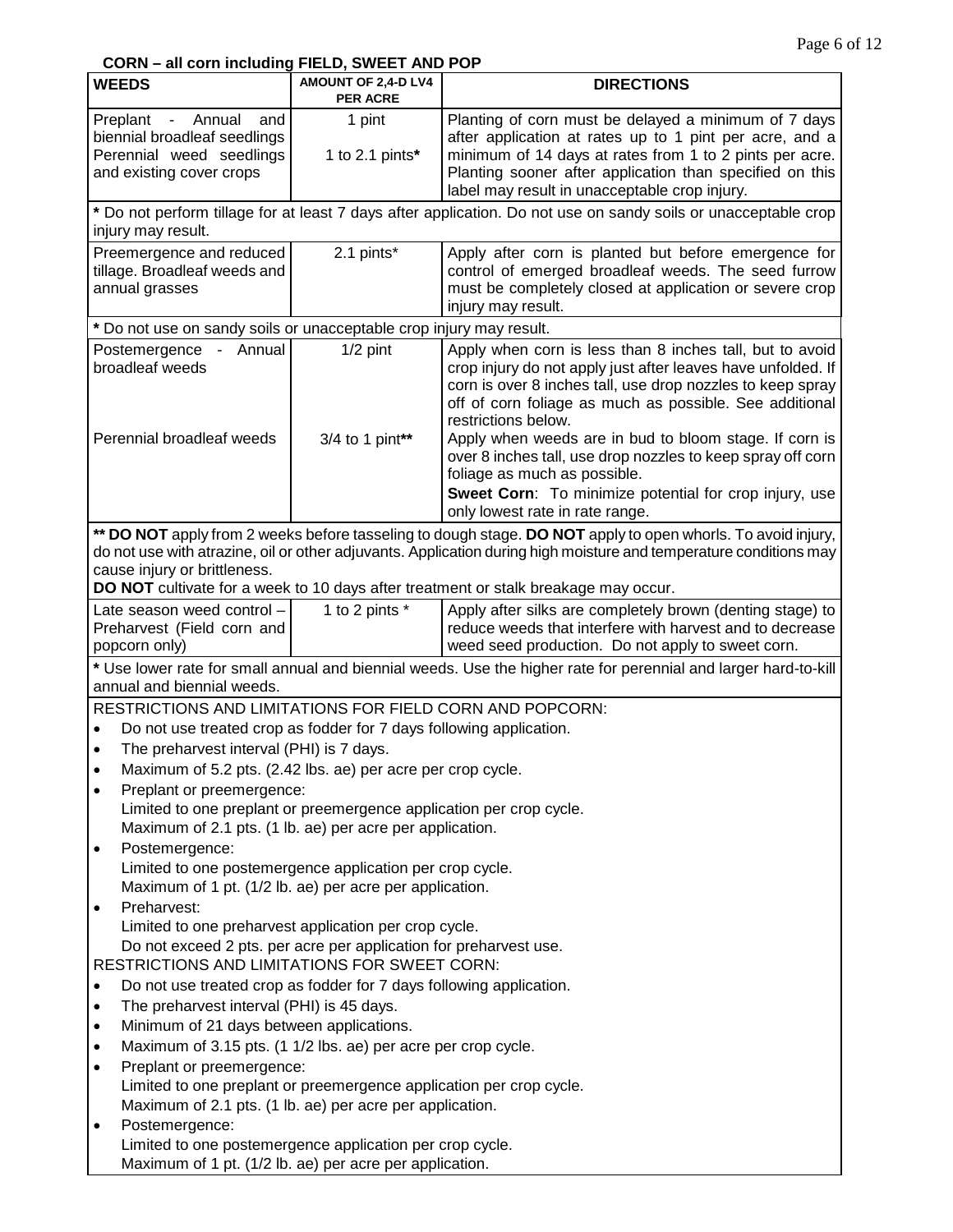**SOYBEANS**

| <b>WEEDS</b>                                                      | AMOUNT OF 2,4-D LV4<br><b>PER ACRE</b>                    | <b>DIRECTIONS</b>                                                                                                                                                                                  |  |
|-------------------------------------------------------------------|-----------------------------------------------------------|----------------------------------------------------------------------------------------------------------------------------------------------------------------------------------------------------|--|
| Preplant - Emerged<br>broadleaf weeds                             | 1 to 2.1 pints                                            | After applying, plant soybean seed as deep as practical or at least<br>1-1/2 to 2 inches deep. Seed furrow must be completely closed or                                                            |  |
|                                                                   |                                                           | severe crop injury will result.                                                                                                                                                                    |  |
|                                                                   |                                                           | USE RESTRICTIONS AND LIMITATIONS FOR SOYBEANS: Do not perform tillage for at least 7 days after                                                                                                    |  |
|                                                                   |                                                           | application. Do not use on sandy soils or unacceptable crop injury may result. Do not replant treated fields in the<br>same growing season with crops that are not labeled for 2,4-D preplant use. |  |
|                                                                   |                                                           | The maximum rate per crop cycle is 2.1 pints (1 lbs. ae) per acre.                                                                                                                                 |  |
| Preplant:                                                         |                                                           |                                                                                                                                                                                                    |  |
| Limited to 2 preplant applications per crop cycle.                |                                                           |                                                                                                                                                                                                    |  |
| Maximum of 1 pint (1/2 lb. ae) per acre per preplant application. |                                                           |                                                                                                                                                                                                    |  |
| Apply not less than 7 days prior to planting soybeans.            |                                                           |                                                                                                                                                                                                    |  |
| OR.                                                               |                                                           |                                                                                                                                                                                                    |  |
| Preplant:                                                         |                                                           |                                                                                                                                                                                                    |  |
| Limited to 1 application per crop cycle.                          |                                                           |                                                                                                                                                                                                    |  |
|                                                                   | Maximum of 2.1 pints (1 lb. ae) per preplant application. |                                                                                                                                                                                                    |  |
|                                                                   | Apply not less than 15 days prior to planting soybeans.   |                                                                                                                                                                                                    |  |
|                                                                   |                                                           |                                                                                                                                                                                                    |  |

PRECAUTIONS FOR PLANTING SOYBEANS: If product is applied at the higher limit of listed rates, and if soil temperatures have been cold and/or soils have been excessively wet or dry in the days following application, risk of crop injury is increased.

## **GRAIN SORGHUM**

| <b>WEEDS</b>                 | AMOUNT OF 2,4-D LV4<br><b>PER ACRE</b> | <b>DIRECTIONS</b>                                                                                                                                                                                                                                                                                                |
|------------------------------|----------------------------------------|------------------------------------------------------------------------------------------------------------------------------------------------------------------------------------------------------------------------------------------------------------------------------------------------------------------|
| Annual broadleaf<br>weeds    | $1/2$ pint                             | Apply to plants that are 5 to 15 inches tall. DO NOT treat plants less<br>than 5 inches tall or from boot to early dough stage. Use drop nozzles<br>when crop is 8 inches or taller.                                                                                                                             |
| Perennial<br>broadleaf weeds | $2/3$ to 1 pint                        | The higher rate may be needed for some weeds, but chances of crop<br>injury may increase. DO NOT use oil. Some varieties and hybrids are<br>2,4-D sensitive. Crop injury may also be increased by high moisture<br>and temperature conditions. Check with your seed company and<br>Extension Service for advice. |
|                              |                                        | <b>RESTRICTIONS AND LIMITATIONS FOR GRAIN SORGHUM:</b>                                                                                                                                                                                                                                                           |

• The preharvest interval (PHI) is 30 days.

- Do not permit meat or dairy animals to consume treated crop as fodder or forage for 30 days following application.
- Postemergence:

Limited to 1 application per crop cycle.

Maximum of 1 pt. (1/2 lb. ae) per acre per application.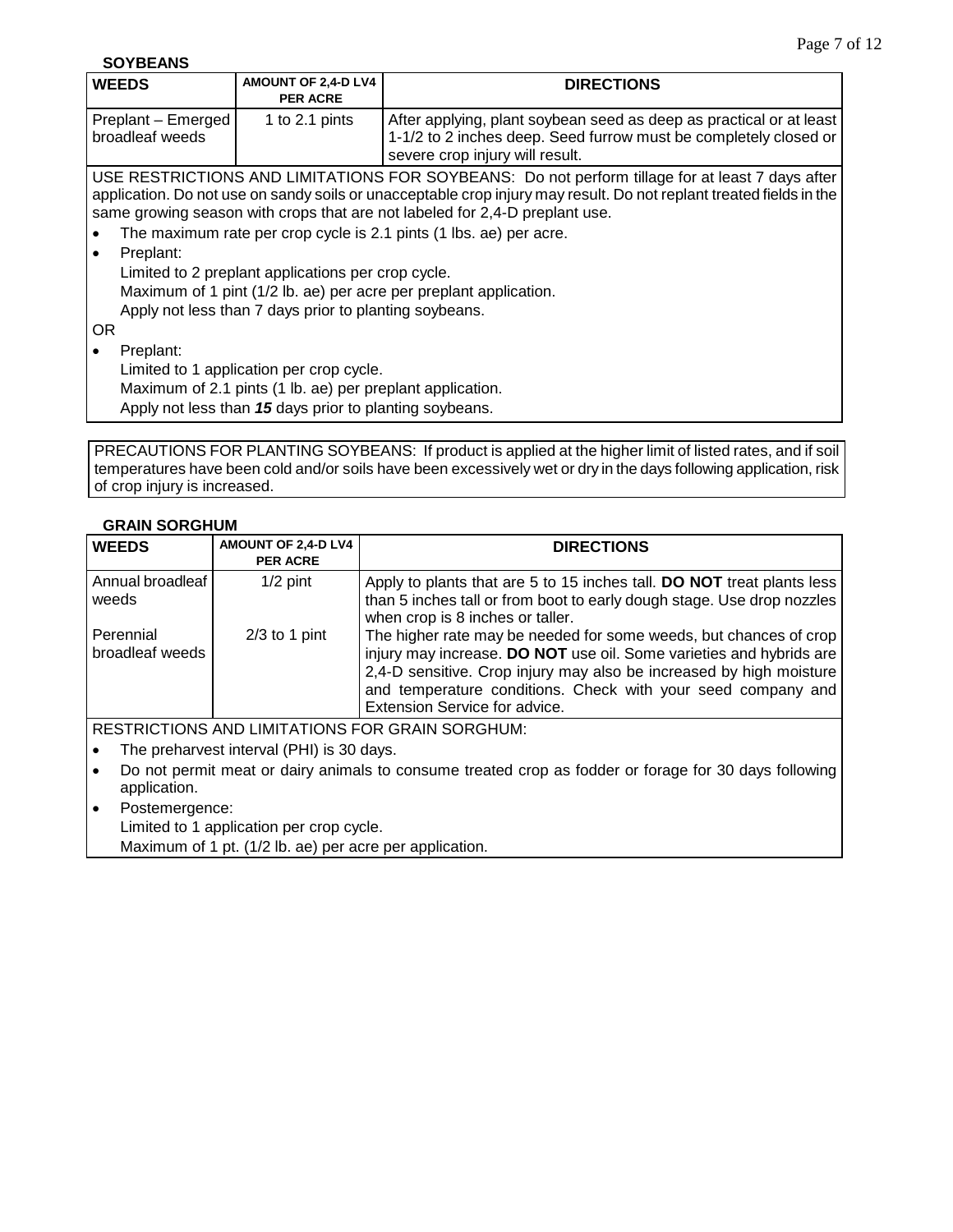**SMALL GRAINS (Not underseeded with legumes)**

| <b>WEEDS</b>                                                                                                                                                                                                                                                                                                                              |                                                                                                                                                                                                | $\sim$ 0.000 0.000 0.000 0.0000 0.000 0.000 0.000<br>AMOUNT OF 2,4-D LV4 |                          | <b>DIRECTIONS</b>                                                                                                                                                                                                                                                                                                                                                                                                                                                                                |
|-------------------------------------------------------------------------------------------------------------------------------------------------------------------------------------------------------------------------------------------------------------------------------------------------------------------------------------------|------------------------------------------------------------------------------------------------------------------------------------------------------------------------------------------------|--------------------------------------------------------------------------|--------------------------|--------------------------------------------------------------------------------------------------------------------------------------------------------------------------------------------------------------------------------------------------------------------------------------------------------------------------------------------------------------------------------------------------------------------------------------------------------------------------------------------------|
| Postemergence - Spring<br>wheat, barley, and rye -<br>Annual and biennial weeds<br>Perennial broadleaf weeds                                                                                                                                                                                                                              |                                                                                                                                                                                                | <b>PER ACRE</b><br>1/2 to 2 pints $*$<br>1 to 2 pints **                 |                          | Apply when grain is in full tiller stage (4 to 8 inches high)<br>but before boot stage (Zadoks $25$ to $40$ ) when weeds are<br>small and actively growing. Up to 2 pints per acre may be<br>used to control difficult weed problems, but do not use<br>unless some crop damage is acceptable.<br>Apply only in the spring when crop is fully tillered, but<br>before grain is in boot stage (before Zadoks $40$ ). For<br>improved control of difficult weeds, apply up to 2 pints per<br>acre. |
|                                                                                                                                                                                                                                                                                                                                           |                                                                                                                                                                                                |                                                                          |                          | ** DO NOT USE THE HIGHER RATE IF POSSIBLE CROP INJURY IS NOT ACCEPTABLE                                                                                                                                                                                                                                                                                                                                                                                                                          |
| Spring and winter<br>wheat and barley<br><b>Resistant weeds</b><br>Winter wheat and<br>rye                                                                                                                                                                                                                                                |                                                                                                                                                                                                | $1/2$ to 1 pint<br>$***$                                                 |                          | 2,4-D LV4 may be used in combination with "Ally" ™, "Harmony Extra" ™, "Express" ™,<br>"Finesse" TM, at their earlier application intervals to control resistant weeds such as kochia<br>and Russian thistle. Follow application directions on each product label.<br>Apply only in the spring when crop is fully tillered, but before grain is in boot<br>stage (before Zadoks $4_0$ ). For improved control of difficult weeds, apply up                                                       |
| Annual weeds                                                                                                                                                                                                                                                                                                                              |                                                                                                                                                                                                |                                                                          | to 2 pints per acre.     | ** DO NOT USE THE HIGHER RATE IF POSSIBLE CROP INJURY IS NOT ACCEPTABLE                                                                                                                                                                                                                                                                                                                                                                                                                          |
| Wild garlic or                                                                                                                                                                                                                                                                                                                            |                                                                                                                                                                                                | $1/2$ to $2$                                                             |                          | Apply 1-1/2 pints when grain is at full tiller and wild garlic and onion plants                                                                                                                                                                                                                                                                                                                                                                                                                  |
| onions                                                                                                                                                                                                                                                                                                                                    |                                                                                                                                                                                                | pints *                                                                  |                          | are small. Apply 2 pints after harvest to the crop stubble. For control of new<br>fall growth of these plants, refer to fallow land use directions.                                                                                                                                                                                                                                                                                                                                              |
| Spring-seeded oats                                                                                                                                                                                                                                                                                                                        |                                                                                                                                                                                                | $1/2$ to $2/3$<br>pint*                                                  |                          | Apply at full tiller, but before early boot stage (Zadoks $25$ to $40$ ).                                                                                                                                                                                                                                                                                                                                                                                                                        |
| Fall seeded oats<br>grown for grain<br>(Southern)                                                                                                                                                                                                                                                                                         |                                                                                                                                                                                                | $2/3$ to 1-1/2<br>pints*                                                 |                          | Apply at full tiller, but before early boot stage (Zadoks $25$ to $40$ ).                                                                                                                                                                                                                                                                                                                                                                                                                        |
|                                                                                                                                                                                                                                                                                                                                           | * Difficult to control weeds may require higher rate, but some injury may occur since oats are less tolerant to<br>2,4-D than wheat or barley. DO NOT spray during or just after cold weather. |                                                                          |                          |                                                                                                                                                                                                                                                                                                                                                                                                                                                                                                  |
| Preharvest - Cereal<br>grains                                                                                                                                                                                                                                                                                                             |                                                                                                                                                                                                | 1 pint                                                                   | growth for best results. | Apply when grain is in hard dough stage (Zadoks $87$ ) to control weeds that<br>will interfere with harvest. Apply when soil moisture is adequate for weed                                                                                                                                                                                                                                                                                                                                       |
| * Use the lower rate for small annual and biennial weeds. Use the higher rate for perennial weeds or hard-to-kill<br>annual or biennial weeds. The higher rate should be used only where heavy weed infestation is a problem and<br>increased risk of crop damage is acceptable.<br><b>RESTRICTIONS AND LIMITATIONS FOR SMALL GRAINS:</b> |                                                                                                                                                                                                |                                                                          |                          |                                                                                                                                                                                                                                                                                                                                                                                                                                                                                                  |
| The preharvest interval (PHI) is 14 days.                                                                                                                                                                                                                                                                                                 |                                                                                                                                                                                                |                                                                          |                          |                                                                                                                                                                                                                                                                                                                                                                                                                                                                                                  |
| Postemergence:<br>Limited to one postemergence application per crop cycle.                                                                                                                                                                                                                                                                |                                                                                                                                                                                                |                                                                          |                          |                                                                                                                                                                                                                                                                                                                                                                                                                                                                                                  |
| Maximum of 2 pts. (1 lb. ae) per acre per application.                                                                                                                                                                                                                                                                                    |                                                                                                                                                                                                |                                                                          |                          |                                                                                                                                                                                                                                                                                                                                                                                                                                                                                                  |
| Preharvest:                                                                                                                                                                                                                                                                                                                               |                                                                                                                                                                                                |                                                                          |                          |                                                                                                                                                                                                                                                                                                                                                                                                                                                                                                  |
| Limited to one preharvest application per crop cycle.                                                                                                                                                                                                                                                                                     |                                                                                                                                                                                                |                                                                          |                          |                                                                                                                                                                                                                                                                                                                                                                                                                                                                                                  |
| Maximum of 1 pt. (1/2 lbs. ae) per acre per application.                                                                                                                                                                                                                                                                                  |                                                                                                                                                                                                |                                                                          |                          |                                                                                                                                                                                                                                                                                                                                                                                                                                                                                                  |
| Limited to 3 pts. (1.425 lbs. ae) per acre per crop cycle.                                                                                                                                                                                                                                                                                |                                                                                                                                                                                                |                                                                          |                          |                                                                                                                                                                                                                                                                                                                                                                                                                                                                                                  |

• Limited to 3 pts. (1.425 lbs. ae) per acre per crop cycle.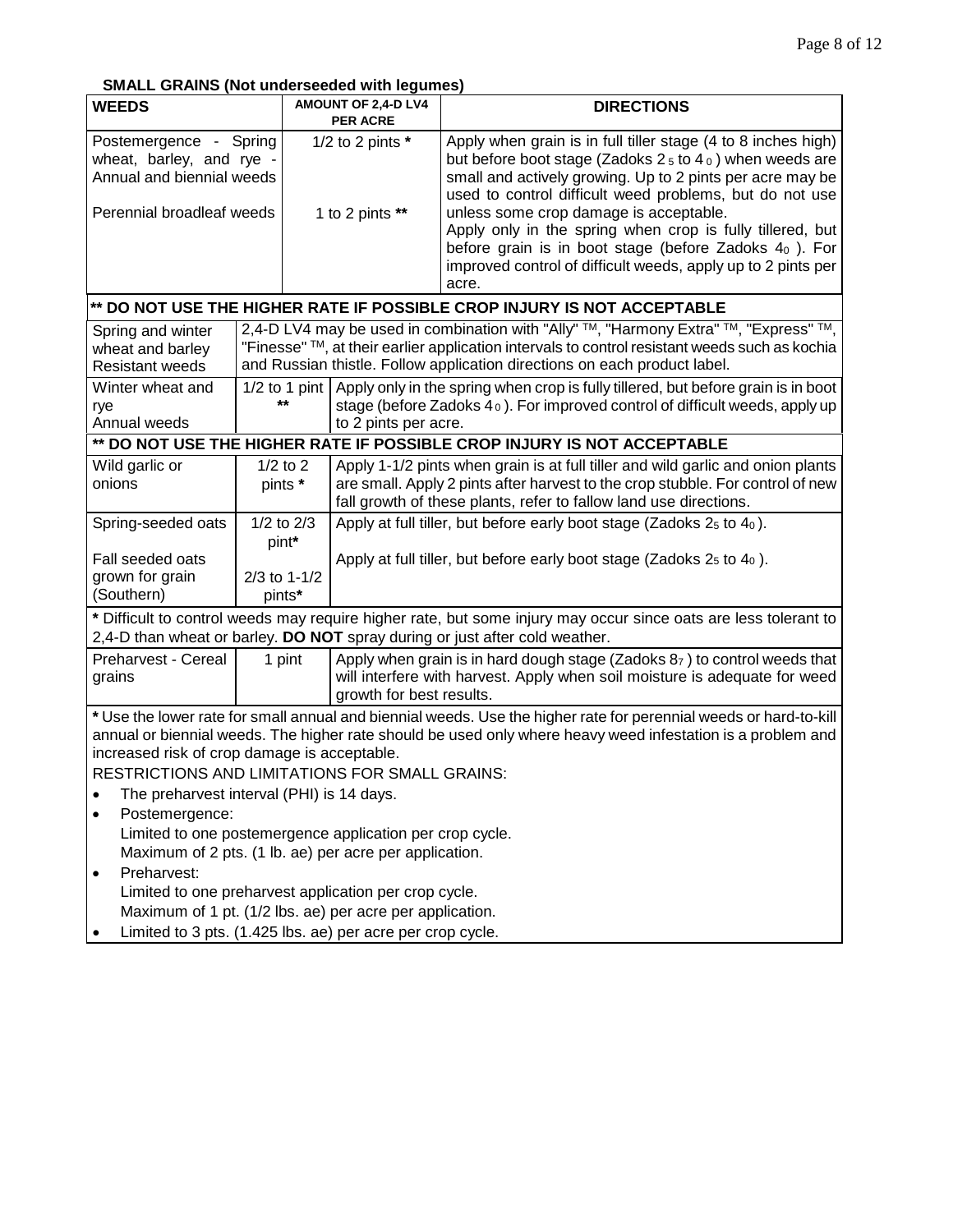**FALLOW GROUND (crop stubble on idle land, or postharvest to crops, or between crops)**

| <b>WEEDS</b>                 | AMOUNT OF 2,4-D LV4<br><b>PER ACRE</b> | <b>DIRECTIONS</b>                                                                                                                                                                               |
|------------------------------|----------------------------------------|-------------------------------------------------------------------------------------------------------------------------------------------------------------------------------------------------|
| Annual broad-<br>leaf weeds  | 1 to 2 pints                           | Use the lower rate for small actively growing weeds. Use the higher rate<br>on larger or weather stressed weeds.                                                                                |
| <b>Biennial</b><br>weeds     | 2 to 4.2 pints                         | Use the lower rate in the spring on biennial weeds such as the musk<br>thistle during the rosette stage before stalks have formed. Use the higher<br>rate after stalk formation or in the fall. |
| Perennial<br>weeds           | 2 to 4.2 pints                         | Apply during the bud to bloom stage while weeds are actively growing. Do<br>not till for 2 weeks after treatment or until the weeds start to die.                                               |
| Wild<br>onions<br>and garlic | 4.2 pints                              | Apply to regrowth in fall after harvest.                                                                                                                                                        |
|                              |                                        |                                                                                                                                                                                                 |

RESTRICTIONS AND LIMITATIONS FOR FALLOW GROUND (crop stubble on idle land, or postharvest to crops, or between crops:

- Plant only labeled crops within 29 days following application.
- Limited to 2 applications per year.
- Maximum of 4.2 pts. (2 lbs. ae) per acre per application.
- Minimum of 30 days between applications.

## PLANTING IN TREATED AREAS:

**Labeled Crops:** Within 29 days after an application of this product, plant only those crops listed on this or other registered 2,4-D labels. Follow more specific limitations, if any, provided in directions for specific crops. Labeled crops may be at risk of crop injury or loss if planted soon after application, especially during the first 14 days. Degradation factors described below should be considered in weighing this risk.

**Other Crops:** All other crops may be planted 30 or more days after application without concern for illegal residues in the planted crop. However, under certain conditions, there may be a risk of injury to susceptible crops. Degradation factors described below should be considered in weighing this risk. Under normal conditions, any crop may be planted without risk of injury if at least 90 days of soil temperatures above freezing have elapsed since application.

**Degradation Factors:** When planting into treated areas, the risk of crop injury is less if lower rates of product were applied and conditions following application have included warm, moist soil conditions that favor rapid breakdown of 2,4-D. Risk is greater if higher rates of product were applied and soil temperatures have been cold and/or soils have been excessively wet or dry in the days following application. Consult your local agricultural extension service or information about susceptible crops and typical conditions in your area.

**Precautions for Planting Cotton:** Following application of 2,4-D LV4 and following a minimum of 1" rainfall or irrigation in a 24 hr. period, wait an interval of 30 days prior to planting cotton. Failure to observe these precautions may result in crop injury.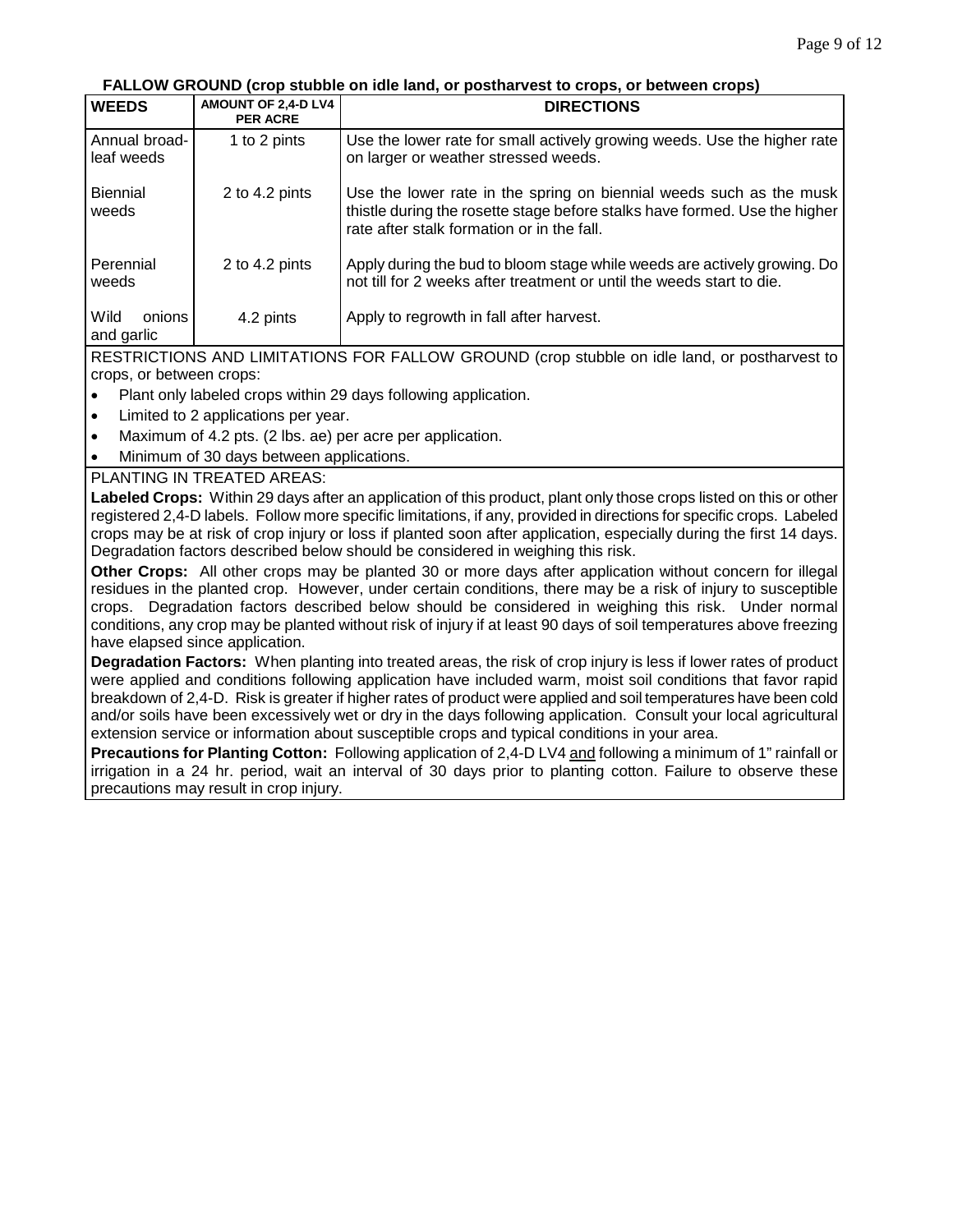#### **CONSERVATION RESERVE PROGRAM AREA PASTURES AND RANGELAND NOT IN AGRICULTURAL PRODUCTION**

| <b>WEEDS</b>                                                                                                         | AMOUNT OF 2,4-D LV4<br><b>PER ACRE</b>                                                                                                                                                                                | <b>DIRECTIONS</b>                                                                                                                                                                                                                                                                                                                                              |  |
|----------------------------------------------------------------------------------------------------------------------|-----------------------------------------------------------------------------------------------------------------------------------------------------------------------------------------------------------------------|----------------------------------------------------------------------------------------------------------------------------------------------------------------------------------------------------------------------------------------------------------------------------------------------------------------------------------------------------------------|--|
| Annual<br>broadleaf<br>and<br>* perennial<br>weeds                                                                   | 3 pints                                                                                                                                                                                                               | Do not apply after heads form or when grass is in boot to milk stage when a<br>seed crop is desired. DO NOT use on alfalfa, clover, other legumes, or<br>newly seeded pastures. For aerial application, apply the recommended<br>amount in a minimum of 2 gallons of water per acre. For ground<br>application, use a minimum of 10 gallons of water per acre. |  |
| ** Buckbrush,<br>coyotebrush,<br>rabbitbrush,<br>sagebrush,<br>other<br>and<br>chaparral<br>species.                 | 4.2 pints                                                                                                                                                                                                             | Apply in 5 to 10 gallons of water plus 1 gallon of oil or 1-2 quarts of a crop<br>oil concentrate with at least 17 % emulsifiers per acre or a non-ionic<br>surfactant at .25% v/v surfactant to water -- (1 quart per 100 gallons of<br>water) per acre.                                                                                                      |  |
| ** Sand<br>shinnery oak                                                                                              | 4.2 pints                                                                                                                                                                                                             | Apply 5 gallons of oil or 4 gallons of water plus 1 gallon of oil or 1-2 quarts<br>of a crop oil concentrate with at least 17 % emulsifiers per acre or a non-<br>ionic surfactant at .25% v/v surfactant to water -- (1 quart per 100 gallons of<br>water) per acre.                                                                                          |  |
|                                                                                                                      |                                                                                                                                                                                                                       | * Deep-rooted perennial weeds may require the higher rate or repeated treatments. ** Woody plants and any                                                                                                                                                                                                                                                      |  |
| regrowth may require repeat treatments.                                                                              |                                                                                                                                                                                                                       |                                                                                                                                                                                                                                                                                                                                                                |  |
| RESTRICTIONS AND LIMITATIONS FOR CONSERVATION RESERVE AREA PASTURES AND RANGELAND<br>NOT IN AGRICULTURAL PRODUCTION: |                                                                                                                                                                                                                       |                                                                                                                                                                                                                                                                                                                                                                |  |
| The preharvest interval (PHI) is 7 days (cut forage for hay).                                                        |                                                                                                                                                                                                                       |                                                                                                                                                                                                                                                                                                                                                                |  |
| Postemergence:<br>$\bullet$                                                                                          |                                                                                                                                                                                                                       |                                                                                                                                                                                                                                                                                                                                                                |  |
|                                                                                                                      | Limited to 2 applications per year.                                                                                                                                                                                   |                                                                                                                                                                                                                                                                                                                                                                |  |
|                                                                                                                      | Maximum of 4.2 pts (2 lbs. ae) per acre per application.                                                                                                                                                              |                                                                                                                                                                                                                                                                                                                                                                |  |
|                                                                                                                      | Minimum of 30 days between applications.                                                                                                                                                                              |                                                                                                                                                                                                                                                                                                                                                                |  |
|                                                                                                                      | If grass is to be cut for hay, Agricultural Use Requirements for the Worker Protection Standard are applicable.<br>Fernandore londe, aughter Concernation Decenic Dresson, concult program sules to determine whather |                                                                                                                                                                                                                                                                                                                                                                |  |

For program lands, such as Conservation Reserve Program, consult program rules to determine whether grass or hay may be used. The more restrictive requirements of the program rules or this label must be followed.

## **PASTURES AND RANGELAND (established grass pastures, rangeland, and perennial grasslands not in agricultural production, excluding Conservation Reserve areas)**

For susceptible annual and biennial broadleaf weeds: Do not apply more than 2.1 pts (1 lb. ae) per acre per application.

For moderately susceptible biennial and perennial broadleaf weeds and difficult to control weeds and woody plants: Do not apply more than 4.2 pts (2 lbs. ae) per acre per application.

For spot treatment: Do not apply more than 4.2 pts (2 lbs. ae) per acre.

## RESTRICTIONS AND LIMITATIONS FOR PASTURES AND RANGELAND:

- Do not cut forage for hay within 7 days of application.
- Maximum of two applications per year.
- Do not apply more than 4 lbs. ae/acre per year.
- The minimum retreatment interval is 30 days.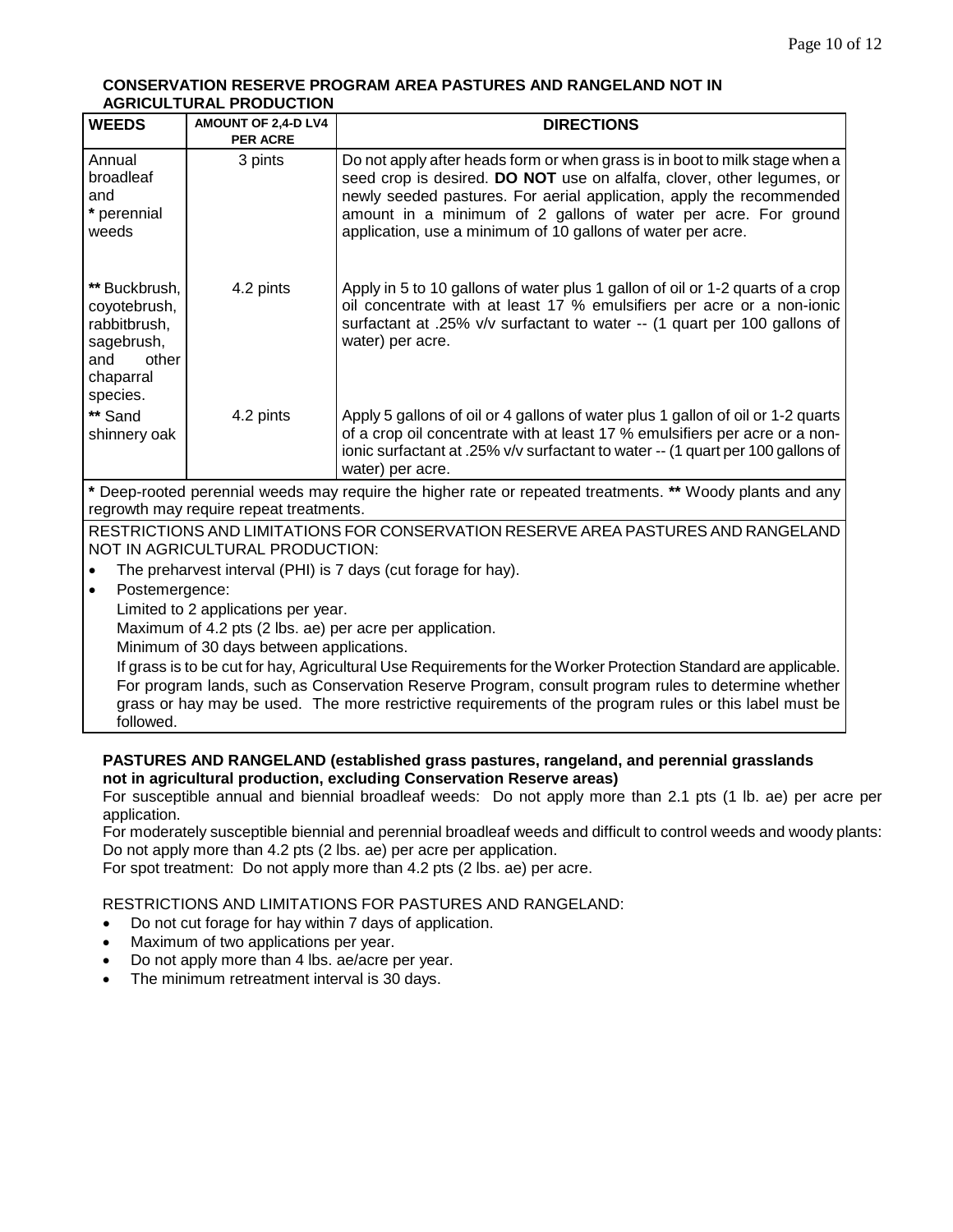**NON-CROP AREAS** - Fencerows, hedgerows, roadsides, ditches, rights-of-way, airfields, railroads, highway and utility rights-of-way, industrial sites, and other non-crop areas

| y<br><b>WEEDS</b>                                  | AMOUNT OF 2,4-D LV4<br><b>PER ACRE</b> | <b>DIRECTIONS</b>                                                                                                                                                                                                                                                                                                                                       |
|----------------------------------------------------|----------------------------------------|---------------------------------------------------------------------------------------------------------------------------------------------------------------------------------------------------------------------------------------------------------------------------------------------------------------------------------------------------------|
| Annual<br>broadleaf<br>weeds                       | 2 to 4.2 pints                         | Apply when weeds are young and growing vigorously.                                                                                                                                                                                                                                                                                                      |
| Perennial<br>and<br>biennial<br>broadleaf<br>weeds | 2 to 3 pints                           | Spray perennial weeds when near the bud stage, but not flowering. Do not<br>use on St. Augustine grass. Bentgrass, clover, legumes and dichondra may<br>be injured. Do not apply to newly seeded areas until grass is well<br>established. Deep-rooted perennials may require repeated treatments.                                                      |
| Tansy<br>ragwort<br>and musk<br>thistle            |                                        | Apply in rosette stage before bolting.                                                                                                                                                                                                                                                                                                                  |
| Wild onion<br>wild<br>and<br>garlic                |                                        | Treat in the early spring and fall when young and actively growing.                                                                                                                                                                                                                                                                                     |
| Woody<br>plants -<br>Ground<br>application         | 6 pints                                | Apply in 20 to 100 gallons of water. For increased effectiveness, add a crop<br>oil concentrate with at least 17 % emulsifiers at 1-2 quarts per acre or a non-<br>ionic surfactant at .25% v/v surfactant to water -- 1 quart per 100 gallons of<br>water. Spray volumes of up to 500 gallons per acre may be needed for<br>control if brush is dense. |
| Woody<br>plants -<br>Aerial<br>application         | 4 to 6 pints                           | For solid stands of susceptible brush, apply in 3 to 12 gallons volume per<br>acre. 2 to 4 quarts of fuel oil may be included in this mixture.                                                                                                                                                                                                          |
| Spot<br>treatment                                  | 4 ounces                               | Apply in 3 gallons of water, mixing thoroughly and spray to run-off. This high<br>dosage rate may only be used where injury may be tolerated.                                                                                                                                                                                                           |

RESTRICTIONS AND LIMITATIONS FOR NON-CROP AREAS:

- Postemergence (annual and perennial weeds): Limited to 2 applications per year. Maximum of 4.2 pts. (2 lbs. ae) per acre per application.
- Minimum of 30 days between applications.
- Postemergence (woody plants): Limited to 1 application per year. Maximum of 6 pts. (2.85 lbs. ae) per acre per year.
- Application to non-cropland areas are not applicable to treatment of commercial timber or other plants being grown for sale or other commercial use, or for commercial seed production, or for research purposes.

## **TURF, ORNAMENTAL (golf courses, parks, cemeteries, sports fields, turfgrass, and other lawn and grass areas)**

| <b>WEEDS</b>                               | AMOUNT OF 2,4-D LV4<br><b>PER ACRE</b> | <b>DIRECTIONS</b>                                                                                                                                     |
|--------------------------------------------|----------------------------------------|-------------------------------------------------------------------------------------------------------------------------------------------------------|
| Annual<br>broadleaf                        | 2 pints                                | Do not apply to newly seeded areas until grass is well established. Where<br>bentgrass predominates, make 2 applications of 1 pint per acre at 3-week |
| weeds                                      | 2 to 3.15 pints *                      | intervals. Do not use on susceptible southern grasses such as St. Augustine,<br>bentgrass and dichondra.                                              |
| <b>Biennial</b><br>and                     |                                        |                                                                                                                                                       |
| perennial<br>weeds<br>$\sim$ $\sim$ $\sim$ | . .                                    | $\sim$<br>. .<br>.                                                                                                                                    |

**\*** Deep-rooted perennials may require repeat applications. Clovers and legumes may be injured by this treatment.

RESTRICTIONS AND LIMITATIONS FOR TURF, ORNAMENTAL (golf courses, parks, cemeteries, sports fields, turfgrass, and other lawn and grass areas):

• Postemergence: Limited to 2 applications per year. Maximum of 3.15 pts. (1 1/2 lbs. ae) per acre per application.